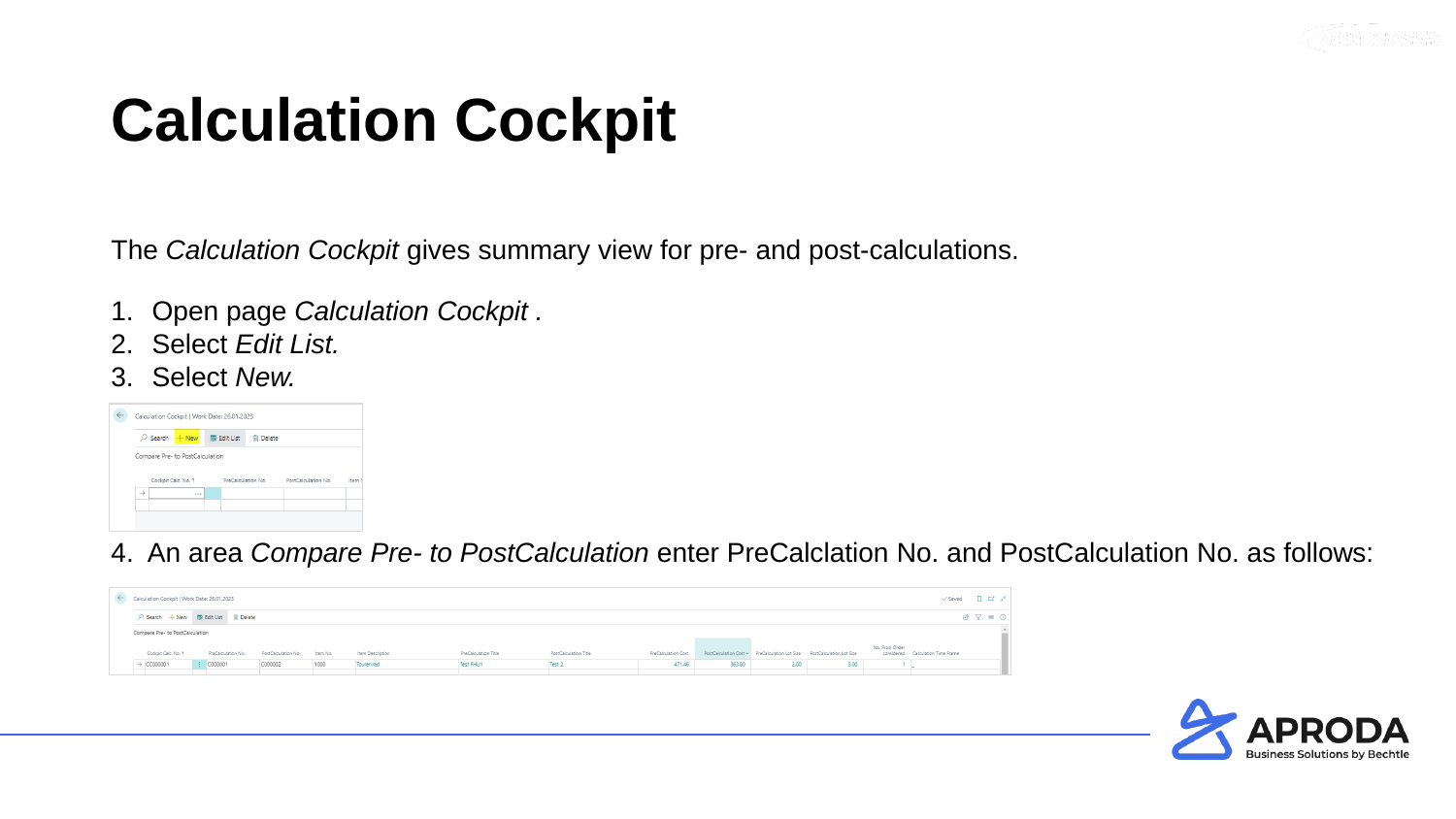

5. If you leave line, calculations are performed. Calculations are shown for selected line



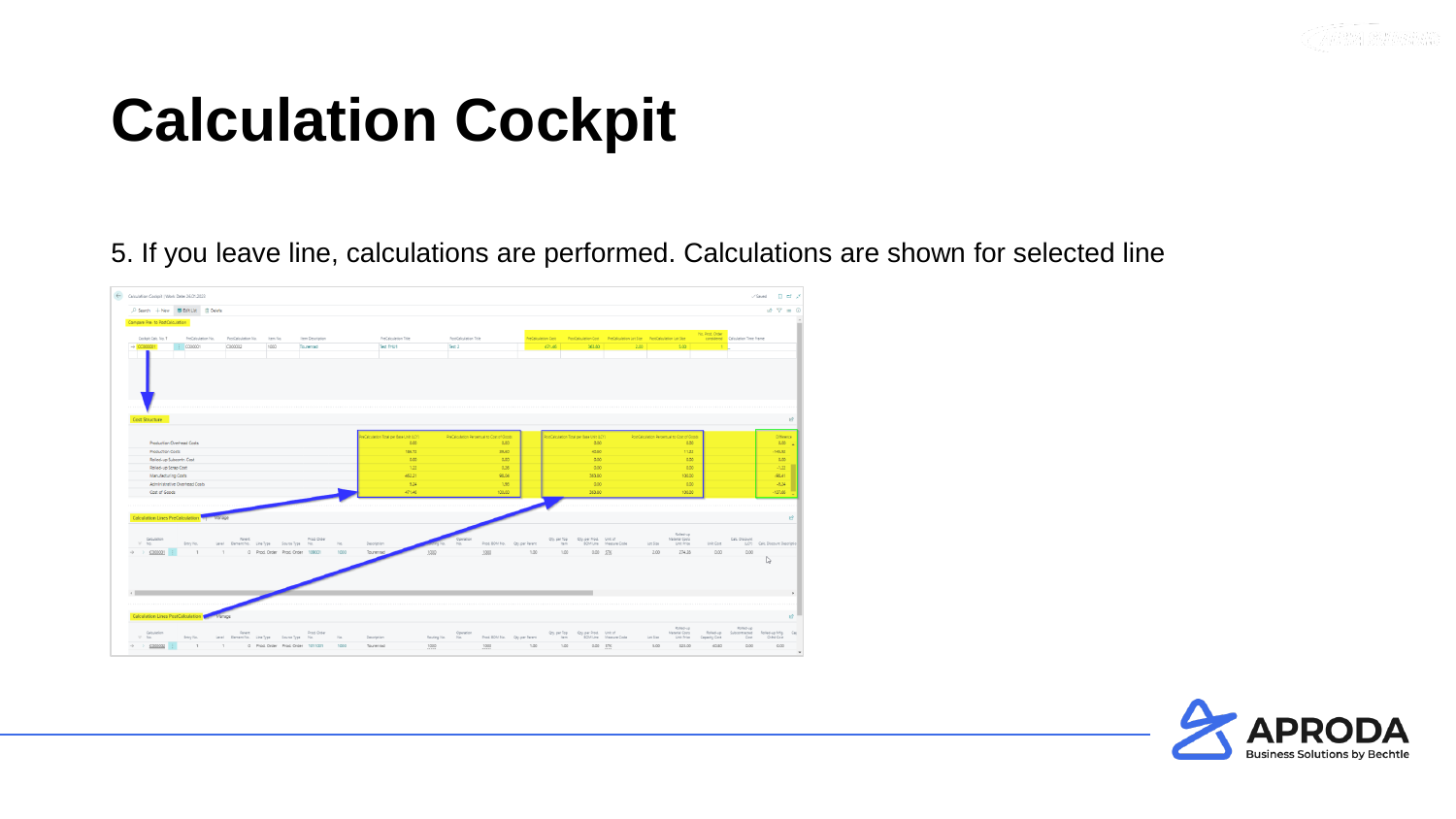

#### **Compare Pre- to PostCalculation**

In this area the comparison is defined. Also, most important results are shown: In dependence of selected line following areas of page are shown. Fields are taken from calculations as described in chapter 3. Noteworthy fields are:

| <b>Field Name</b>           | <b>Description</b>                                                             |
|-----------------------------|--------------------------------------------------------------------------------|
| <b>PreCalculation Cost</b>  | Value from precalculation Cost of Goods is shown (last row Cost<br>Structure). |
| <b>PostCalculation Cost</b> | Value from precalculation Cost of Goods is shown (last row Cost<br>Structure). |